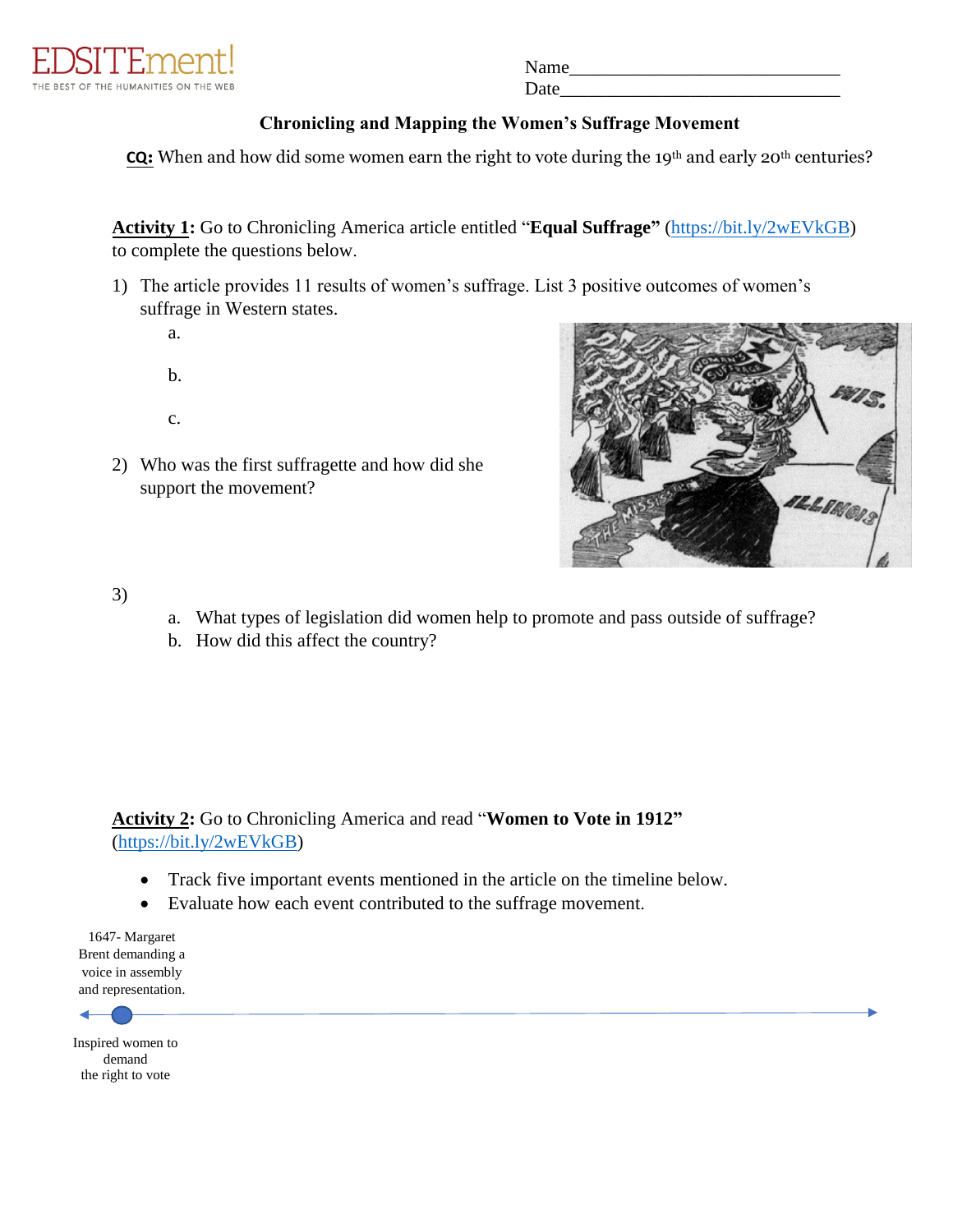

**Activity 3:** Go to Chronicling America and read the article entitled "**The Margaret Brent Pilgrimage"** [\(https://bit.ly/2wIPlAK](https://bit.ly/2wIPlAK) )

Pretend you are a suffragette in Maryland working to convince people to join the event. Compose a tweet (about 280 characters) or draw an Instagram post with appropriate caption to advertise the event that includes both the factual details and why someone should attend the march.



**Activity 4:** Go to Chronicling America and read **"They Protest Suffrage – Who?"** [\(https://bit.ly/2IrtRO7\)](https://bit.ly/2IrtRO7).

Pretend you are one of the women protesting against women's suffrage. Create a list of reasons that support your view on women's suffrage and a list of counter arguments that the women's suffrage movement might make.

| Reasons to Support Women's Suffrage |
|-------------------------------------|
|                                     |
|                                     |
|                                     |
|                                     |
|                                     |
|                                     |